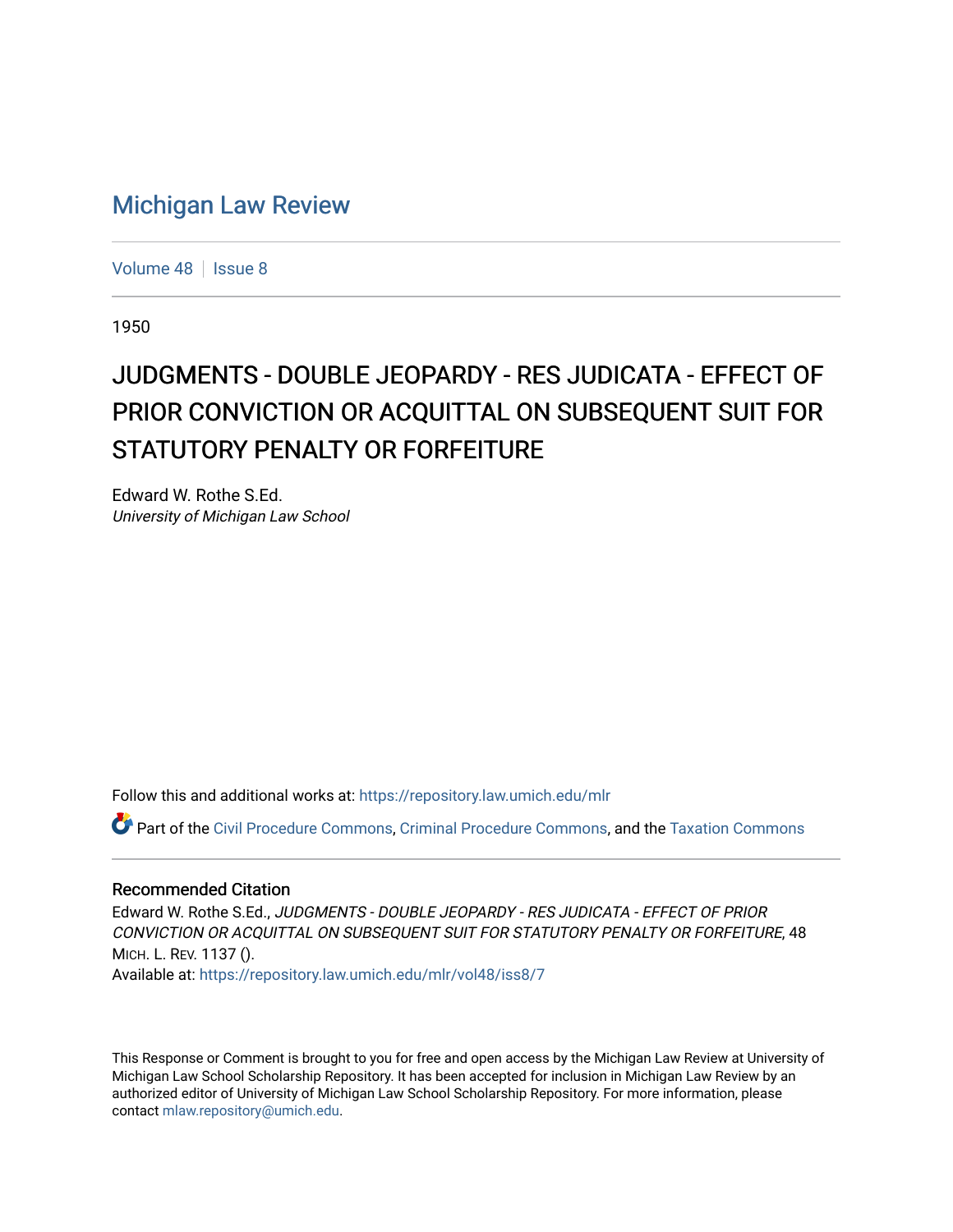JUDGMENTS - DOUBLE JEOPARDY - RES JUDICATA - EFFECT OF PRIOR CONVICTION OR ACOUITTAL ON SUBSEQUENT SUIT FOR STATU-TORY PENALTY OR FORFEITURE-The case of *United States v. One De Soto Sedan1* has again focused attention on some of the perplexing problems raised by the statutory imposition of both criminal and civil sanctions for the same wrongful act. The court held that an acquittal in a criminal prosecution for possessing liquor on which no federal tax had been paid was a bar to a civil in rem proceeding to forfeit claimant's car as having been used in the removal, deposit and concealment of the same liquor with intent to defraud the United States of taxes. Since the two proceedings involved the same parties and substantially the same issues, the authority of *Coffey v. United States<sup>2</sup>* was controlling. The *Coffey* case had decided that even though the forfeiture suit is

1 (D.C. N.C. 1949) 85 F. Supp. 245. 2 116 U.S. 436, 6 S.Ct. 437 (1886).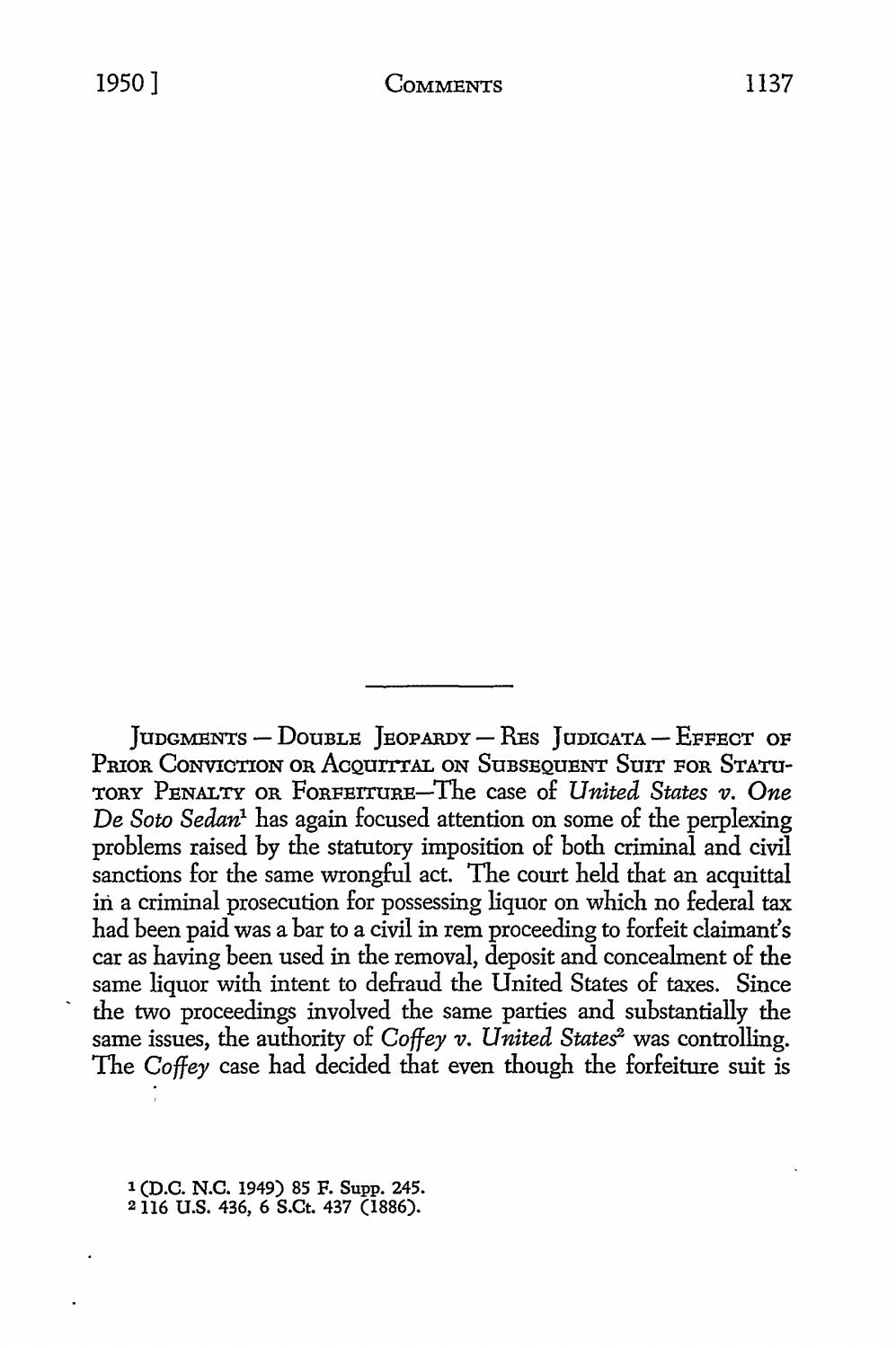a proceeding in rem and civil in form, it is so far criminal in its essential nature that the government cannot sue to enforce a statutory forfeiture after defendant has been acquitted in a prior criminal proceeding to punish his acts as a crime, when the forfeiture is based upon those same acts.

If the prior acquittal is given the effect of a bar to the forfeiture suit, it must be because the doctrine of former jeopardy or the principles of res judicata can be relied on in the forfeiture suit. It is the purpose of this discussion to examine whether and how far res judicata or former jeopardy principles can properly be applied as between a criminal prosecution and a suit to enforce a statutory penalty or forfeiture for the same act or acts. There is a technical distinction between a statutory penalty and a statutory forfeiture, the former being the imposition of a duty to pay money as punishment (though not a fine), while the latter is the process by which, as punishment, one loses his right to property. The two terms will be used interchangeably in this comment except where otherwise indicated. This comment will deal, primarily, with federal law, since that is where the problem assumes its greatest importance and has been most fully treated.

### I. *The Operation of Double Jeopardy*

The double jeopardy clause found in most state constitutions as well as in the Federal Constitution protects an accused from two punishments for the same offense. In the Federal Constitution (Fifth Amendment) the clause is worded: "nor shall any person be subject for the same offense to be twice put in jeopardy of life and limb." By a liberal interpretation, the protection extends to all mdictable offenses, including misdemeanors.<sup>3</sup> But, historically, except where a penalty is incidental to conviction for a crime, statutory penalties imposed as a result of a wrongful act are almost always enforced in a proceeding civil in form.<sup>4</sup> For example, the government, suing in its fiscal capacity in an action of debt or libel,<sup>5</sup> need not prove its allegations beyond a reasonable doubt,<sup>6</sup> and may have a verdict directed in its favor;<sup>7</sup> while

<sup>3</sup> 1 Bishop, Chiminal Law, 9th ed., §990 (1923); 24 Minn. L. Rev. 522 (1940).<br><sup>4</sup> The Palmyra, 12 Wheat. (25 U.S.) 1 (1827); 1 Bishop, Criminal Law, 9th ed.,

§32 (1923); 51 HARV. L. REV. 1092 (1938); 40 YALE L. J. 1319 (1931); 25 C.J., Penalties, §§80, 81, 82 (1921); 37 C.J.S., Forfeitures, §2 (1943). See historical analysis in Stout v.

State, 36 Okla. 744, 130 P. 553 (1913).<br>5 Pettis v. Dixon, Kirby, (Conn.) 179 (1786); The Palmyra, 12 Wheat. (25 U.S.) 1  $(1827)$ .

<sup>6</sup>Two Ford Coupe Autos v. United States, (C.C.A. 5th, 1931) 53 F. (2d) 187. 7 Hepner v. United States, 213 U.S. 103, 29 S.Ct. 474 (1909).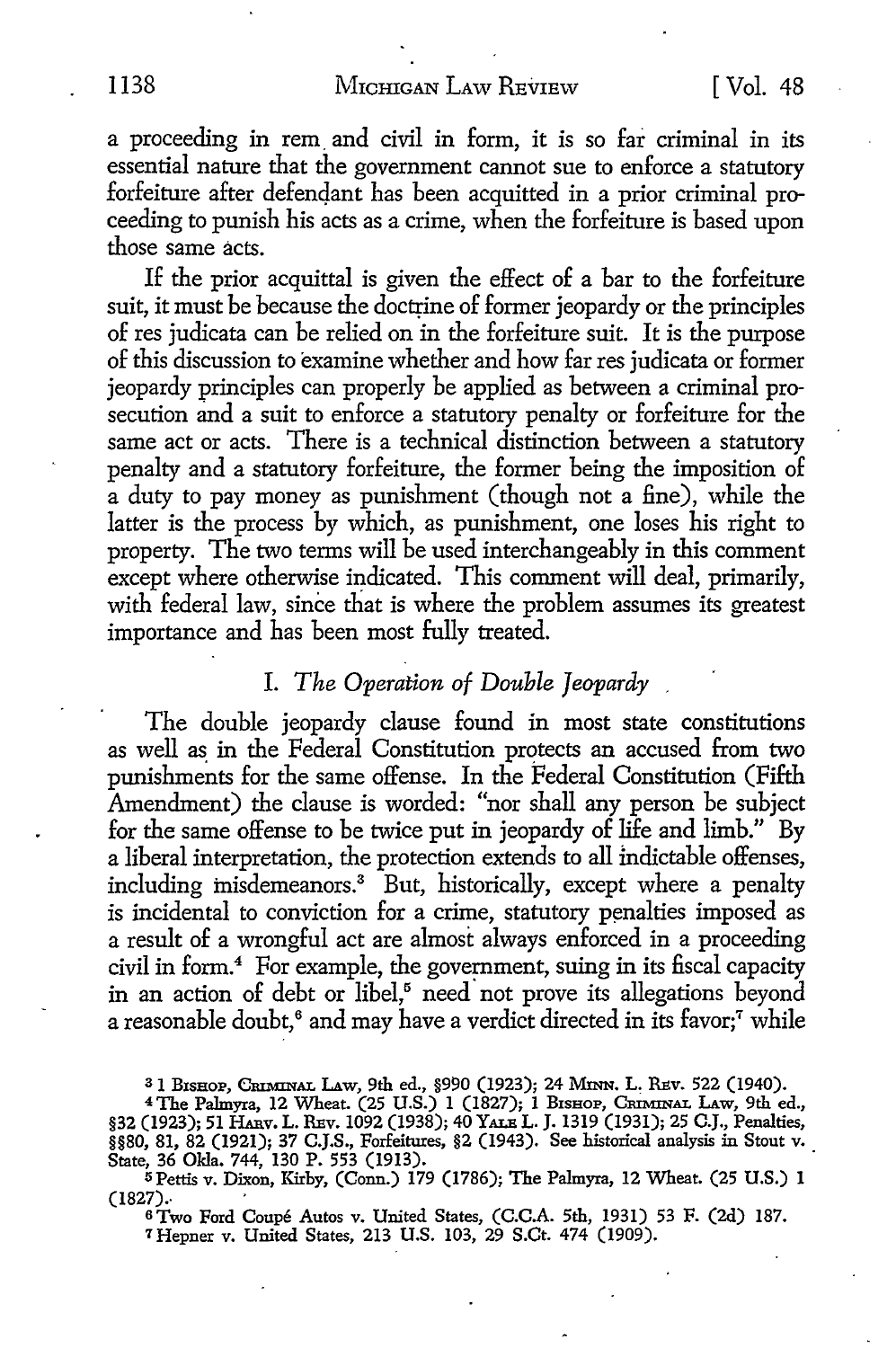the defendant has no right of confrontation.<sup>8</sup> Accordingly many courts have classified penalty suits as civil in form and remedial in nature, and since the double jeopardy provision applies only in case of two punitive actions instituted by indictment, the plea of former jeopardy is not available to the defendant in the penalty suit who has been acquitted in a prior criminal prosecution.<sup>9</sup>

On the other hand, courts desirous of according double jeopardy protection to the defendant have followed the test laid down in *Huntington v. Attrill*<sup>10</sup> and have inquired whether the penalty is "... in its essential character and effect, a punishment of an offense against the public, or a grant of a civil right to a private person." Perceiving that the primary purpose of the penalty suit is punitive rather than remedial, these courts have labeled it "quasi-criminal"; and regardless of the fact that the suit is civil in form, it is held to be so far criminal that defendant may not be compelled to testify against himself,<sup>11</sup> is entitled to a day in court with a jury trial ( where none would otherwise be required),<sup>12</sup> and may enter a plea of double jeopardy.<sup>13</sup>

. It is apparent that, because of the fact that the penalty or forfeiture suit partakes of both traditionally civil and criminal characteristics,<sup>14</sup> the problem is one of classifying the proceeding as civil or criminal for double jeopardy purposes. It is equally apparent that courts can plausibly classify the proceeding as either civil or criminal, depending on whether the court favors a policy of promoting effective law enforcement or a policy of protecting the harassed defendant. If the

<sup>11</sup> Boyd v. United States, 116 U.S. 616, 6 S.Ct. 524 (1886); Lees v. United States, 150 U.S. 476, 14 S.Ct. 163 (1893).

<sup>12</sup>Lipke v. Lederer, 259 U.S. 557, 42 S.Ct. 549 (1922).

1s Chouteau v. United States, 102 U.S. 603, 26 L.Ed. 246 (1880) (suit for double tax on liquor unlawfully removed from a distillery held criminal in substance though civil in form); United States v. La Franca, 282 U.S. 568, 51 S.Ct. 278 (1931) (suit to recover double tax plus fixed sum for non-payment of retail liquor dealer's taxes held criminal in nature); McKee v. United States, (C.C. Mo. 1887) 4 Dill. 128 (suit to recover double the taxes lost through defendant's fraud held criminal in nature).

14 See 51 HARV. L. REv. 1092 (1938).

s United States v. Zucker, 161 U.S. 475, 16 S.Ct. 641 (1896). .

<sup>9</sup> 1 BISHOP, CRIMINAL I.Aw, 9th ed., §§32 and 1067 (1923); 11 L.R.A. (n.s.) 667 (1908); State v. Roach, 83 Kan. 606, 112 P. 150 (1910); Helvering v. Mitchell, 303 U.S. 391, 58 S.Ct. 630 (1938) (penalty of 50% of income tax deficiency due to fraud with intent to evade taxes held remedial-to protect the revenue and reimburse the government for expenses of investigation and any loss due to taxpayer's fraud); United States ex rel. Marcus v. Hess, 317 U.S. 537, 63 S.Ct. 379 (1943) (purpose of a \$2,000 penalty.plus double daniages for fraudulent and collusive bidding on government contracts held to be remedial, not punitive-simply to reimburse government for money lost through fraud); United States v. Physic, (2d Cir. 1949) 175 F. (2d) 338 (proceeding to forfeit claimant's auto for use in transporting heroin on which no tax had been paid held remedial-purpose being to reimburse government for lost taxes).<br><sup>10</sup> 146 U.S. 657 at 683, 13 S.Ct. 224 (1892).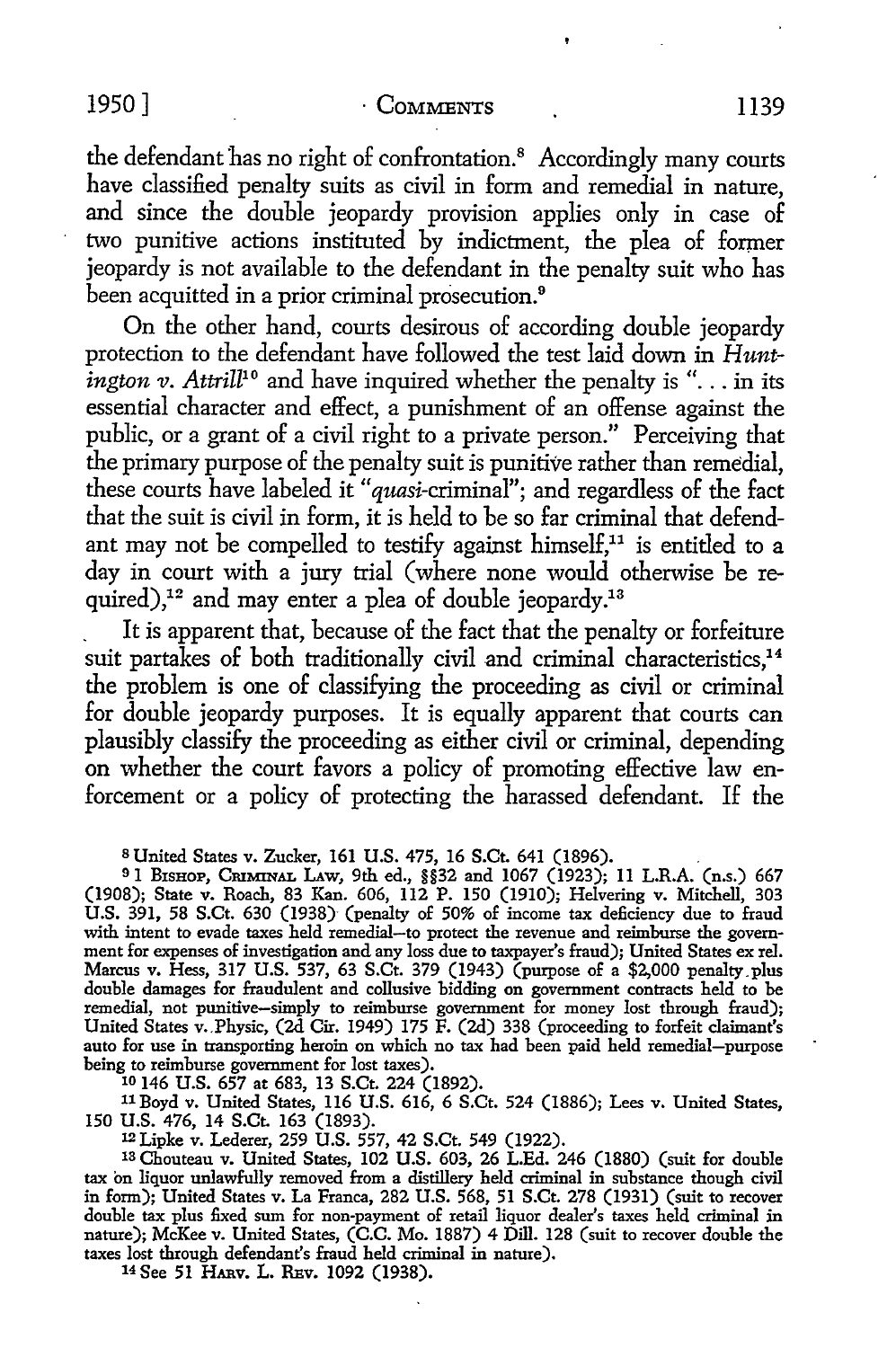objective guide to classification is, as is so often asserted, whether the purpose of the proceeding is remedial or punitive, it is submitted that penalty and forfeiture suits should be labeled criminal in their essential nature. As Justice Frankfurter pointed out in his concurring opinion in *United States ex rel. Marcus v. Hess*,<sup>15</sup> if the penalty were truly remedial the defendant should be allowed to show that the value of the property to be forfeited or sum to be paid will exceed any reasonable compensation figure.<sup>16</sup> Since this is not permitted, the proceeding must be punitive in nature and therefore criminal.

Even if the penalty suit is labeled criminal, there remains the further problem of whether the same offense is involved as was prosecuted in the antecedent criminal proceeding. This resolves itself into a question of how far the legislature may go in carving out two or more offenses from the same acts or transaction. It often happens that the criminal punishment and the penalty are imposed by two entirely different statutes which are in no logical way connected with each other. Perhaps the wording is different or different elements are prescribed. In many instances the statutory pattern resembles a patchwork quilt. At any rate, it is clear that the double jeopardy clause in some way limits the power of the legislature to split criminal causes of action. The test most often applied to determine whether two statutes in effect attempt to punish the same offense is the "same evidence" test. If the same evidence will sustain a conviction under either statute, the offenses are identical; if not, the mere fact that they arise out of the same trans-

15 317 U.S. 537, 63 S.Ct. 379 (1943).

16 In many cases where the purpose of the government's suit was clearly remedial the courts have refused to classify the proceeding as criminal for double jeopardy purposes even though the acts sued for would in fact constitute a crime. See Stone v. United States, 167 U.S. 178, 17 S.Ct. 778 (1897) (suit to recover the reasonable value of timber cut on United States' land); United States v. Schneider, (C.C. Ore. 1888) 35 F. 107 (suit to recover wholesale liquor dealer's tax); Violette v. Walsh, (C.C.A. 9th, 1922) 282 F. 582 (suit to recover tax on manufacture of unlawfully transported liquor); Ferroni v. United States, (C.C.A. 7th, 1931) 53 F. (2d) 1013 (similar facts); United States v. Glidden Co., (C.C.A. 6th, 1941) 119 F. (2d) 235 (suit on bond given to insure proper use of denatured alcohol for industrial purposes); Murphy v. United States, 272 U.S. 630, 47 S.Ct. 218 (1926), noted in 13  $\bar{V}$ A. L. REv. 410 (1927) (suit to enjoin maintenance of a nuisance, viz., a place where liquor was manufactured); United States v. Donaldson-Schultz Co., (C.C.A. 4th, 1906) 148 F. 581 (suit to enjoin obstruction of a navigable stream); United States v. U.S. Gypsum Co., (D.C. D.C. 1943) 51 F. Supp. 613 (suit to enjoin monopolistic practices forbidden by the Sherman Anti-Trust Act). Cf. United States v. Salen, (D.C. N.Y. 1917) 244 F. 296 (suit to collect duties lost through defendant's alleged violation of the customs law held barred by defendant's prior acquittal in a criminal prosecution for violation of customs law based on the same acts); State v. Graffenreid, 226 Ala. 169, 146 S. 531 (1933) (impeachment of a state's attorney for moral turpitude held a criminal proceeding for double jeopardy purposes even though the usual theory is that a suit to disbar an attorney or revoke a physician's license is a civil suit to protect the public from practitioners of bad character. Cf. State v. Lewis, 164 Wis. 363, 159 N.W. 746 (1916).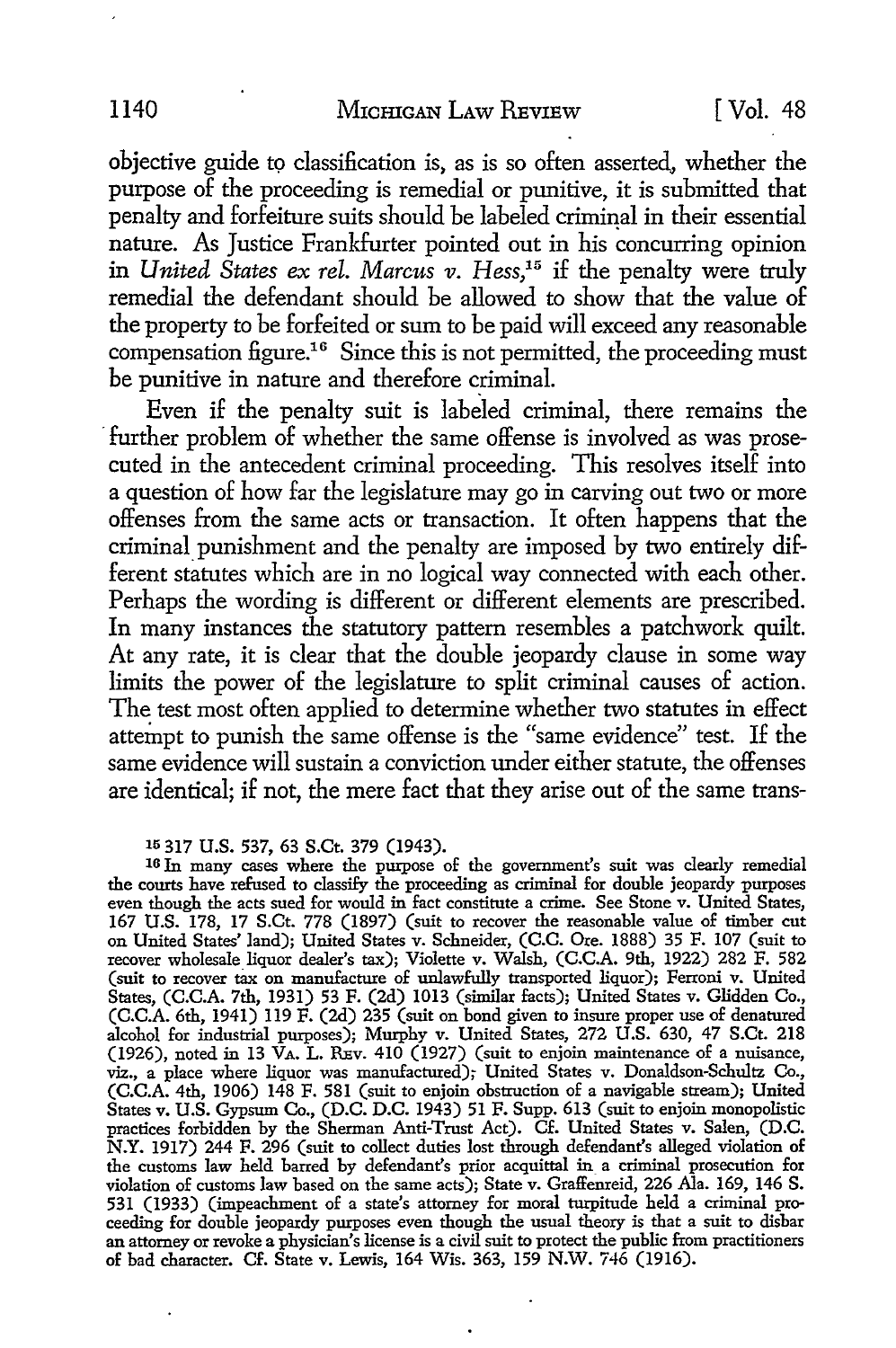action will not be controlling where Congress has prescribed two offenses.17 Accordingly, in *Albrecht v. United States1* <sup>8</sup>it was held that a prosecution for selling liquor was not barred by a previous conviction for possessing the same liquor, for one may possess without selling (and vice versa) and the offenses were made distinct by Congress.19

However, it should be noted that some courts have favored the "same transaction" test of whether the offenses are the same. For example, it has been held that if the possession now charged was only that possession at the time of sale which is necessarily incident thereto, there is but one offense. The state must elect to proceed either for "possession" or "sale" and conviction of sale bars a prosecution for possession. 20

Having classified the penalty proceeding as criminal in nature, and having decided that the offense charged is the same as that of which there has been a prior conviction or acquittal, it must still be asked whether the penalty suit is a second attempt to punish that offense. It was early held that it was competent for the legislature to subject any particular offender both to a criminal prosecution (for fine and/or imprisonment) and to a civil suit (to recover a penalty or effect a forfeiture). The theory was that this is but one punishment enforceable in two proceedings-the criminal and civil sanctions being but part and parcel of the same punishment.<sup>21</sup>

The "comprehensive punishment" theory works out so long as the penalty suit is considered civil in nature; but when it is labeled criminal the double jeopardy clause may operate to limit the power of Congress to impose cumulative punishments. In effect there are two "prosecu-

17Morgan v. Devine, 237 U.S. 632, 35 S.Ct. 712 (1915); 2 FREEMAN, JUDGMENTS, 5th ed., 1370 (1925); 1 BISHOP, CRIMINAL LAW, 9th ed., 776 (1923); comment to §5, A.L.I., ADMINISTRATION OF THE CRIMINAL LAW (Proposed Final Draft, 1935) (containing citations of many cases to support a comprehensive analysis of the whole "same offense" problem); 31 Col. L. REv. 291 (1931); 32 MrcH. L. REv. 512 (1934); 22 Mrnn. L. REv. 522, 546 ff. (1938).

1s 273 U.S. 1, 47 S.Ct. 250 (1927).

10 *Accord:* Bynum v. State, 28 Ala. App. 439, 186 S. 588 (1939) (unlawful transportation and unlawful possession of liquor held distinct offenses).

<sup>2</sup>0Newton v. Commonwealth, 198 Ky. 707, 249 S.W. 1017 (1923). *Accord:* Savage v. State, 18 Ala. App. 299, 92 S. 19 (1921); Phillips v. State, 109 Tex. Cr. 523, 4 S.W. (2d) 1056 (1928); Port Gardner Investment Co. v. United States, 272 U.S. 564, 47 S.Ct. 165 (1926); Commercial Credit Co. v. United States, 276 U.S. 226, 48 S.Ct. 232 (1928).

<sup>2</sup>1 People v. Stevens, 13 Wend. (N.Y.) 341 (1835); In re Leszynsky, (C.C. N.Y., 1879) 16 Blatcf. 9, 15 F. Cas. No. 8279; United States v. Mt. Clemens Beverage Co., (D.C. Mich. 1927) 23 F. (2d) 885. See criticism of this view in Stout v. State, 36 Okla. 774, 130 P. 553 (1913).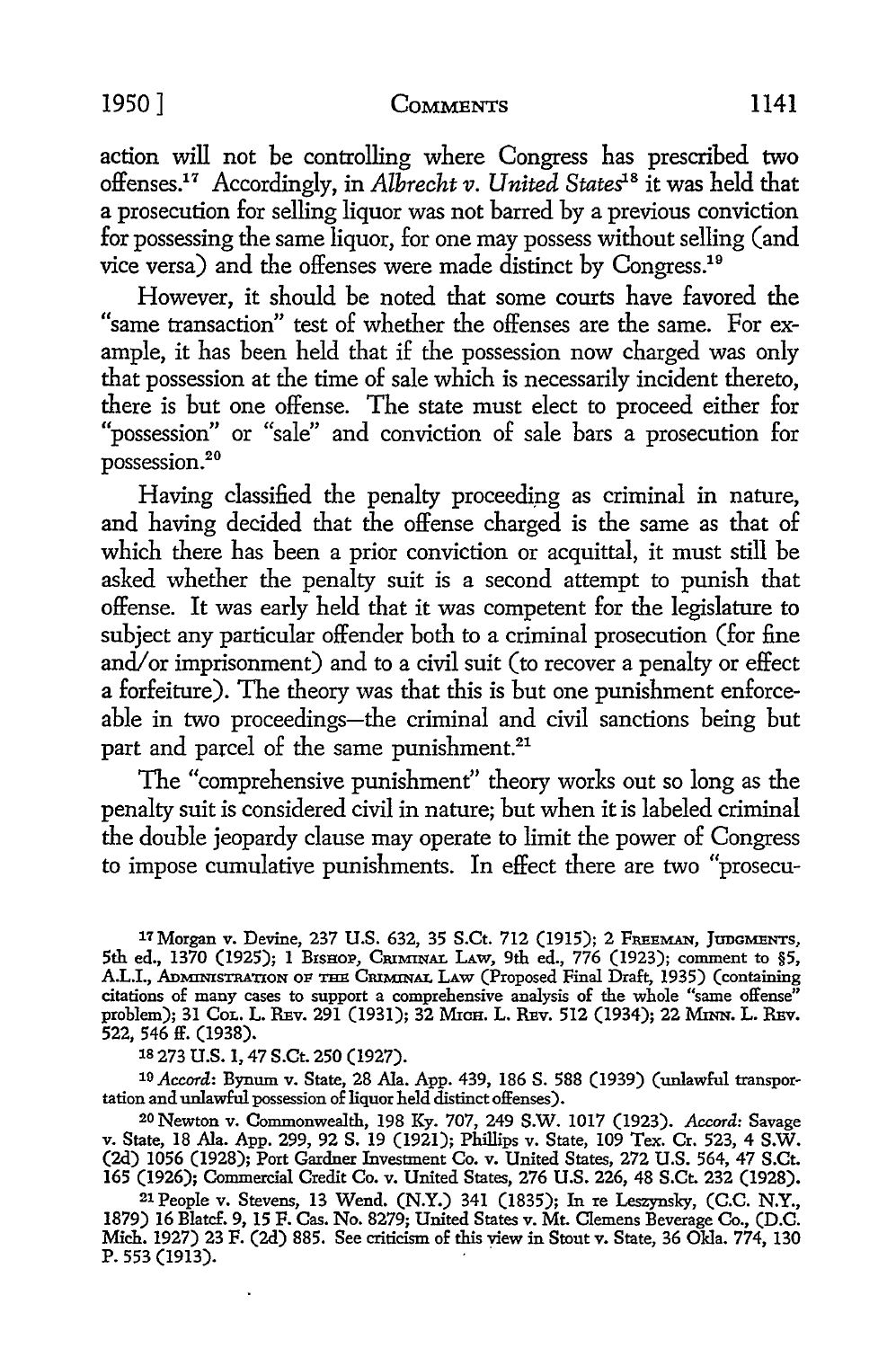tions" to punish one offense.<sup>22</sup> Justice Frankfurter recognized this problem in his concurring opinion in *United States ex rel. Marcus v.*   $Hess.<sup>23</sup>$  He declared that this vague scheme of classifying penalty suits as civil or criminal would not adequately safeguard those human rights for the protection of which the double jeopardy clause was inserted. However, even though the defendant was being twice punished for the same offense, this peculiar situation should not be considered within the scope of the double jeopardy clause. The legislature had simply prescribed, in advance, two sanctions for the same conduct enforceable in two separate proceedings. Plausibility is given to this theory by the traditional practice of enforcing penalties in civil proceedings, so that it is not illogical for Congress to shape its punishments according to existing procedures.

The view that there can be no double jeopardy since two proceedings are required to enforce but one punishment has been somewhat modified by several cases in the federal courts. In *United States v*. *Chouteau and its companion case, United States v. Ulrici*,<sup>24</sup> it was held that a suit to recover double the normal tax on liquor unlawfully removed from a distillery was barred by a compromise of the indictment or a conviction for removing the same liquor from the distillery without paying taxes. This was so even though the statute specifically provided for fine, imprisonment and double tax for such acts.<sup>25</sup> Again, in *United States v. McKee*,<sup>26</sup> it was held that double jeopardy prohibited a civil suit to recover double the taxes lost through defendant's fraud because he had previously been convicted of conspiracy to defraud  $\theta$  the government of taxes. Implicit in these holdings are the assumptions that the penalty suit is criminal in nature, the offenses are the same, and the penalty suit is an attempt to impose a second punishment for that offense. Although the validity of one or more of these assumptions may be seriously questioned, the result is not illogical for a court eager to protect an accused by a liberal interpretation of the double jeopardy provision.

It is unfortunate that later courts faced such precedents as the *McKee* and *Chouteau* cases without an adequate understanding of their

25 *Accord:* United States v. La Franca, 282 U.S. 568, 51 S.Ct. 278 (1931) (conviction for unlawful sale of liquor bars a suit to recover double the retail liquor dealer's taxes).

'·

26 (C.C. Mo. 1887) 4 Dill. 128.

<sup>22 &</sup>quot;But an action to recover a penalty for an act declared to be a crime is, in its nature, a punitive proceeding, although it take the form of a civil action; and the word 'prosecution' is not inapt to describe such an action." United States v. La Franca, 282 U.S. 568 at 575, 51 S.Ct. 278 (1931). .

<sup>23 317</sup> U.S. 537, 63 S.Ct. 379 (1943).

<sup>24</sup> 102 U.S. 603 and 612, 26 L. Ed. 246 (1880).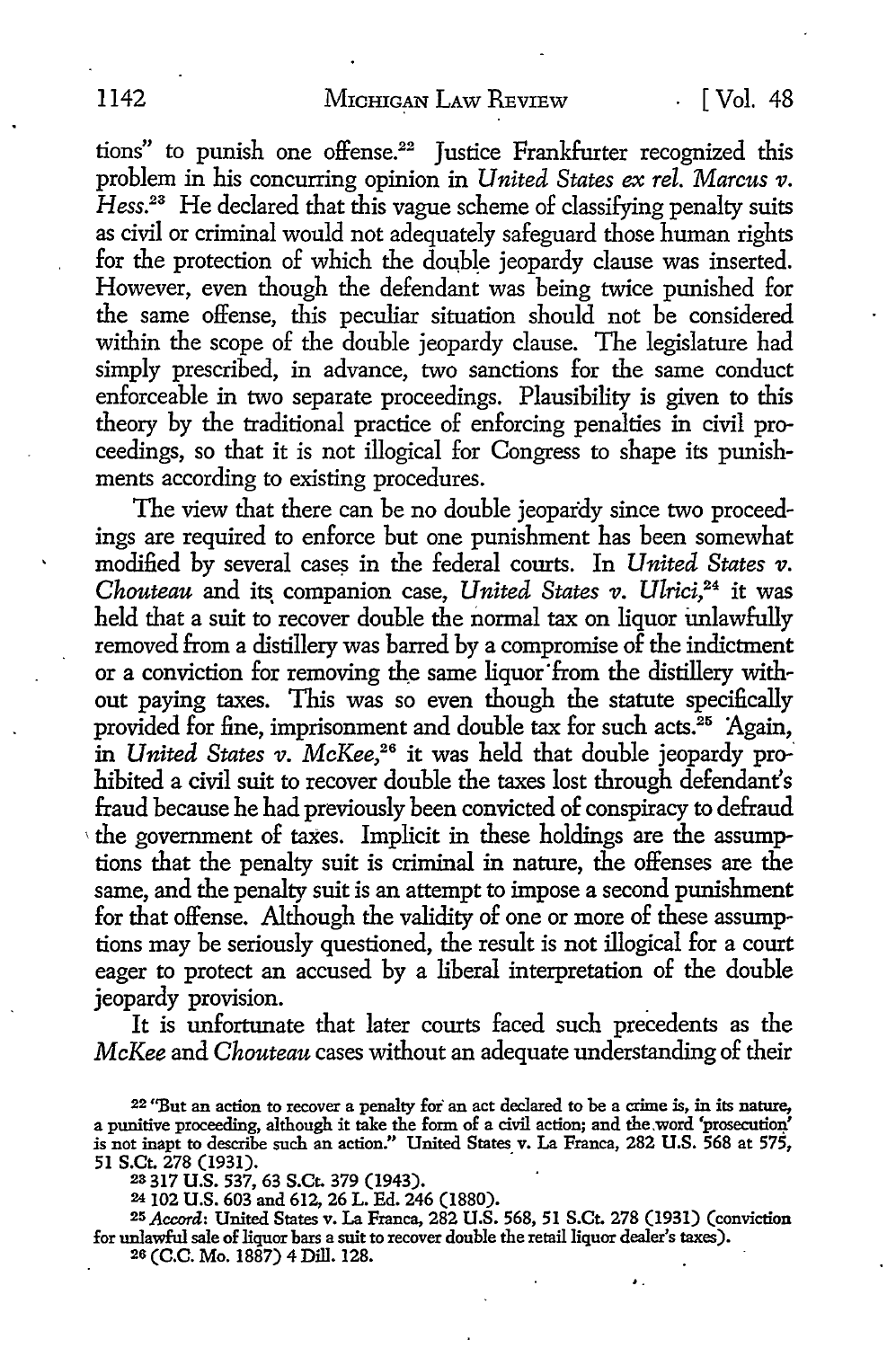underlying theory and policy. For instead of merely challenging the validity of the assumptions in those cases, too many courts desirous of promoting effective law enforcement sought to work out tenuous distinctions and thereby further confused the law on this subject. For example, in *United States v. Three Copper Stills<sup>27</sup>* the court held that a prior conviction for removal and concealment of non-tax-paid liquor was no bar to a suit to forfeit the same liquor for not having revenue stamps on the casks. The reasoning of the court was that the liquor itself is the offender in an in rem suit and so the owner is not placed in jeopardy at all.<sup>28</sup> By relying on this neat little technicality the court was able to distinguish the *McKee* case, when it would have been perfectly simple *to* hold that the forfeiture proceeding was merely a necessary mode of enforcing part of a single comprehensive punishment. There is ample authority to sustain the proposition that the owner is the real party interested in a forfeiture suit and is therefore placed in jeopardy as if there were an indictment against him personally.29

Another device used to avoid the application of double jeopardy to a forfeiture suit is to find that the parties are different. For example, where the husband was acquitted in the criminal proceeding, his wife, the record owner of the car, could not plead the acquittal in bar.<sup>30</sup>

It has been suggested that if the double jeopardy clause prohibits the imposition of comprehensive punishment for the same offense, a statute which attempts to do so is unconstitutional.<sup>31</sup> In the first place, it should be observed that most courts have accepted the two-suits-

#### *21* (D.C. Ky. 1890) 47 F. 495.

<sup>28</sup>*Accord:* United States v. One Machine for Corking Bottles, etc., (D.C. Wash. 1920) 267 F. 501; Various Items of Personal Property v. United States, 282 U.S. 577, 51 S.Ct. 282 (1931) (conviction for conspiracy to manufacture liquor unlawfully no bar to suit to forfeit still for use with intent to defraud government of taxes). Cf. United States v. La Franca, 282 U.S. 568, 51 S.Ct. 278 (1931) (double jeopardy bars a suit for penalty taxes after conviction for same acts. Opinion written by same justice who delivered opinion in Various Items etc. v. United States), noted in 40 YALE L.J. 1319 (1931), 29 MICH. L. REV. 930 (1931).

20 Boyd v. United States, 116 U.S. 616, 6 S.Ct. 524 (1886); Coffey v. United States, 116 U.S. 436, 6 S.Ct. 437 (1886); United States v. One Dodge Sedan, (C.C.A. 3rd, 1940) 113 F. (2d) 552 (expressly disapproving of Coffey v. United States in other respects); State v. Intoxicating Liquor, 72 Vt. 253, 47 A. 779 (1900). Cf. Stout v. State, 36 Okla. 744, 130 P. 553 (1913 ), apparently rejecting the two-suits-one-punishment theory in favor of the in rem-no jeopardy theory after a careful historical analysis of the double jeopardy protection.

SO United States v. One Dodge Sedan, (C.C.A. 3rd, 1940) 113 F. (2d) 552. *Accord:*  United States v. One Pontiac Sedan, (C.C.A. 6th, 1939) 105 F. (2d) 149. See also United States v. Manufacturing Apparatus, Oleo etc. Co., (D.C. Colo. 1916) 240 F. 235 (acquittal of officer-shareholder no bar to suit to forfeit corporate property). *Contra:* United States v. One Distillery, (D.C. Cal. 1890) 43 F. 846.

s1 Stout v. State, 36 Okla. 744 at 766, 130 P. 553 (1913); Murphy v. United States, 272 U.S. 630, 47 S.Ct. 218 (1926).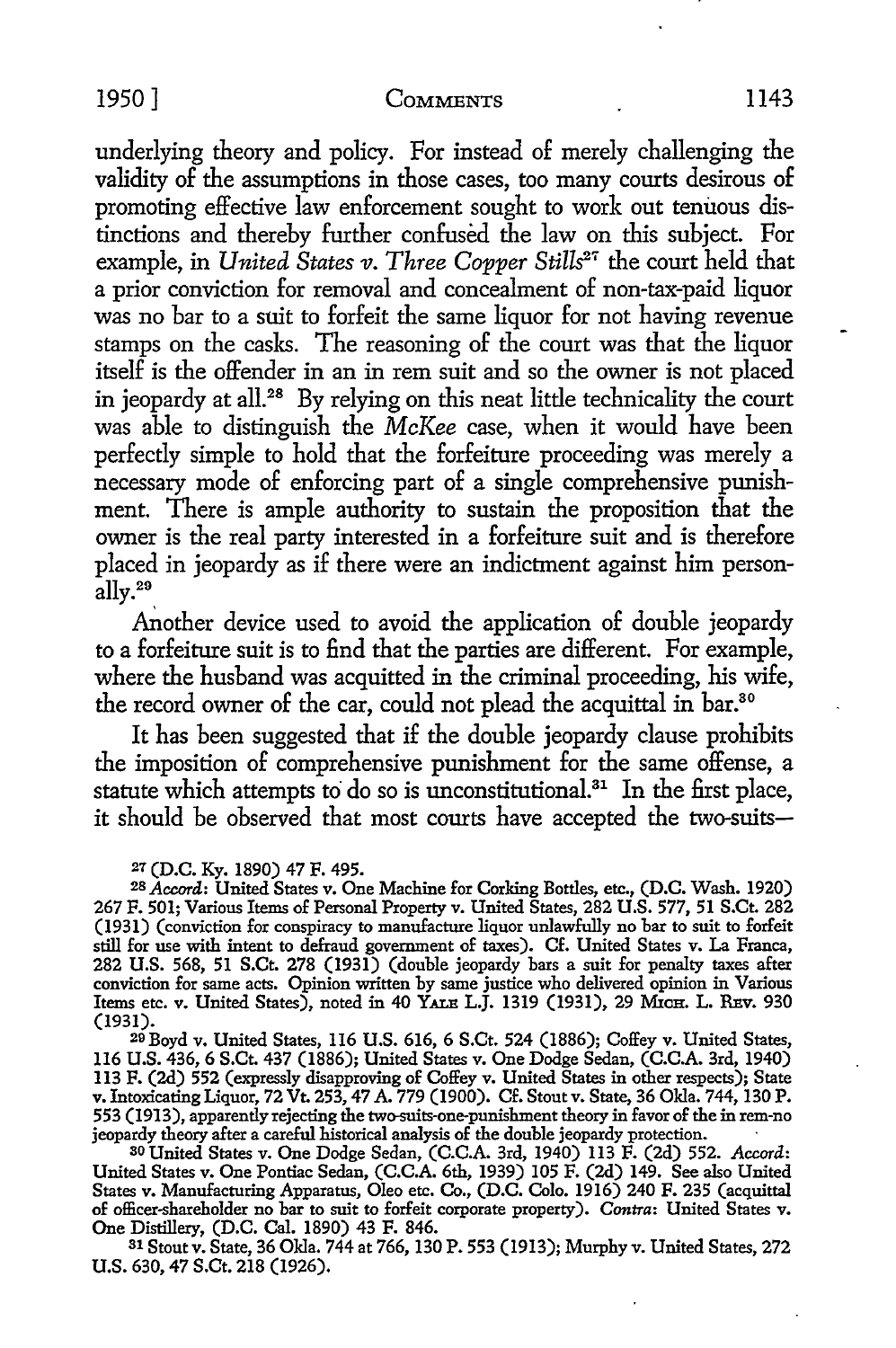one-punishment theory, which means that double jeopardy should have no part to play and no question of constitutionality is raised. But even if the theory is rejected, the courts have apparently met the problem by either forcing the government to elect between inconsistent procedures or holding the second proceeding barred by the acquittal or conviction in the first, thereby avoiding the constitutional issue.<sup>32</sup>

It should be noted that there are cases apparently involving double jeopardy issues which will be treated below as res judicata cases. It is submitted that no discussion of double jeopardy is logical once the two-suits-one-punishment theory is accepted, but it is possible that the same results can be reached by applying the broader doctrine of res *iudicata*.

## II. *The Operation of Res-Judicata*

Even when the penalty or forfeiture proceeding is classified as criminal in nature and the offense held to be the same as that involved in a prior criminal proceeding, if the court recognizes the two-suitsone-comprehensive-punishment theory, a plea of bar on double jeopardy grounds is of no avail. It remains to be seen whether res judicata can apply, particularly to aid the defendant who has been acquitted in the criminal prosecution.

Res judicata is mentioned in these penalty suits much less often than double jeopardy. Perhaps the main reason is that they are, for historical reasons, considered civil proceedings and therefore the quantum of proof necessary to sustain the government's burden will be less than in the criminal prosecution. Although the parties are the same and the issues substantially identical, an acquittal may be the result of a failure to convince the jury beyond a reasonable doubt. Such an acquittal cannot bar a civil suit where the government need display only a fair preponderance of the evidence.<sup>33</sup>

<sup>32</sup>United States v. One Distillery, (D.C. Cal. 1890) 43 F. 846; United States v. Torres, (D.C. Md. 1923) 291 F. 138; Port Gardner Investment Co. v. United States, 272 U.S. 564, 47 S.Ct. 165 (1926); National Surety Co. v. United States, (C.C.A. 9th, 1927) 17 F. (2d) 369; Commercial Credit Co. v. United States, 276 U.S. 226, 48 S.Ct. 232 (1928); State v. Graffenreid, 226 Ala. 169, 146 S. 531 (1933).

33 2 FREEMAN, JUDGMENTS, 5th ed., §656 (1925); 17 CoRN. L.Q. 493 (1932); Stone v. United States, 167 U.S. 178 at 188, 17 S.Ct. 778 (1897); Murphy v. United States, 272 U.S. 630, 47 S.Ct. 218 (1926), noted in 13 VA. L. REv. 410 (1927); Helvering v. Mitchell, 303 U.S. 391, 58 S.Ct. 630 (1938), noted in 22 MINN. L. RBv. 1054 (1938), 37 MICH. L. REV. 647 (1939), 25 VA. L. REV. 839 (1939); United States v. Schneider, (C.C. Ore. 1888) 35 F. 107; United States v. Donaldson-Schultz Co., (C.C.A. 4th, 1906) 148 F. 581; United States v. U.S. Gypsum Co.; (D.C. D.C. 1943) 51 F. Supp. 613; State v. Roach, 83 Kan. 606 at 611, 112 P. 150 (1910).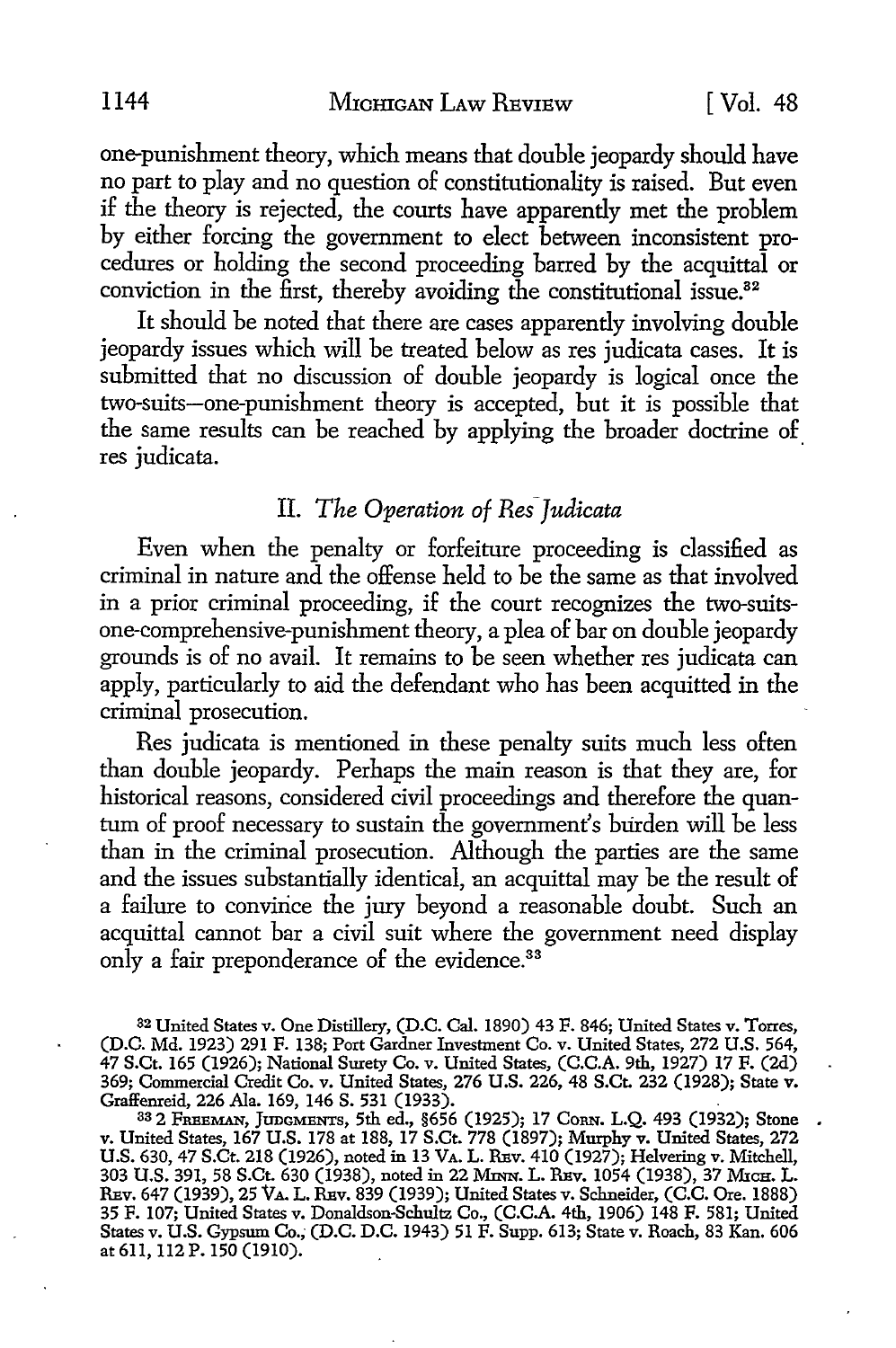Since the opinion of Justice Holmes in *Oppenheimer v. United*  States<sup>34</sup> it is not to be doubted that res judicata applies with full force and effect between criminal prosecutions as well as civil proceedings. So long as the penalty suit is held to be civil in essence as well as form, the difference in burdens of proof appears to raise an insurmountable barrier to the application of res judicata between the criminal and penalty proceedings. However, once the penalty suit is denominated criminal in nature, there is a real possibility of res judicata coming into play.<sup>35</sup> At least a prior conviction should be conclusive on the defendant in the penalty or forfeiture suit, since the government has already proved its case beyond a reasonable doubt.<sup>36</sup>

Perhaps the key to the role of res judicata as between a criminal proceeding and a penalty suit involving the same parties and the same offense is the case of *Coffey v. United States.31* The defendant had been acquitted of attempting·to defraud the government of liquor taxes. The statutory punishment for such an offense was fine, imprisonment and forfeiture of any distilling equipment used in the defrauding; and forfeiture could have been decreed as an incident of conviction. Defendant's prior acquittal was held a bar *to* a subsequent civil suit *to*  forfeit his still. The court did not ignore the fact that the forfeiture suit was in rem and civil in form so that the burden of proof was different from that required in the criminal proceeding. "Nevertheless, the fact or act has been put in issue and determined against the United States; and all that is imposed by the statute, as a consequence of guilt, is a punishment therefor. There could be no new trial of the criminal prosecution after the acquittal in it; and a subsequent trial of the civil suit amounts to substantially the same thing...<sup>7</sup><sup>38</sup> Thus the court apparently conceived of the civil suit as punitive in nature, *to* complete the punishment imposed by the statute. But the prior acquittal had involved a finding that the facts which were the basis of both the criminal and civil suits did not exist. "The facts cannot be again litigated between them [the same parties], as the basis of any

37116 U.S. 436, 6 S.Ct. 437 (1886). 38 Id. at 443.

<sup>34</sup>242 U.S. 85, 37 S.Ct. 68 (1916).

<sup>3</sup>5 See United States v. Seattle Brewing and Malting Co., (D.C. Wash. 1905) 135 F. 597, holding that the government, having been defeated in the criminal suit cannot sue to enforce the provisions of a penal statute by forfeiture. However, the government could sue to recover any revenue lost by defendant's acts since that suit would be purely remedial and not punitive.

<sup>36 2</sup> FREEMAN, JunGMENTs, 5th ed., §657 (1925); State v. Intoxicating Liquor, 72 Vt. 253, 47 A. 779 (1900).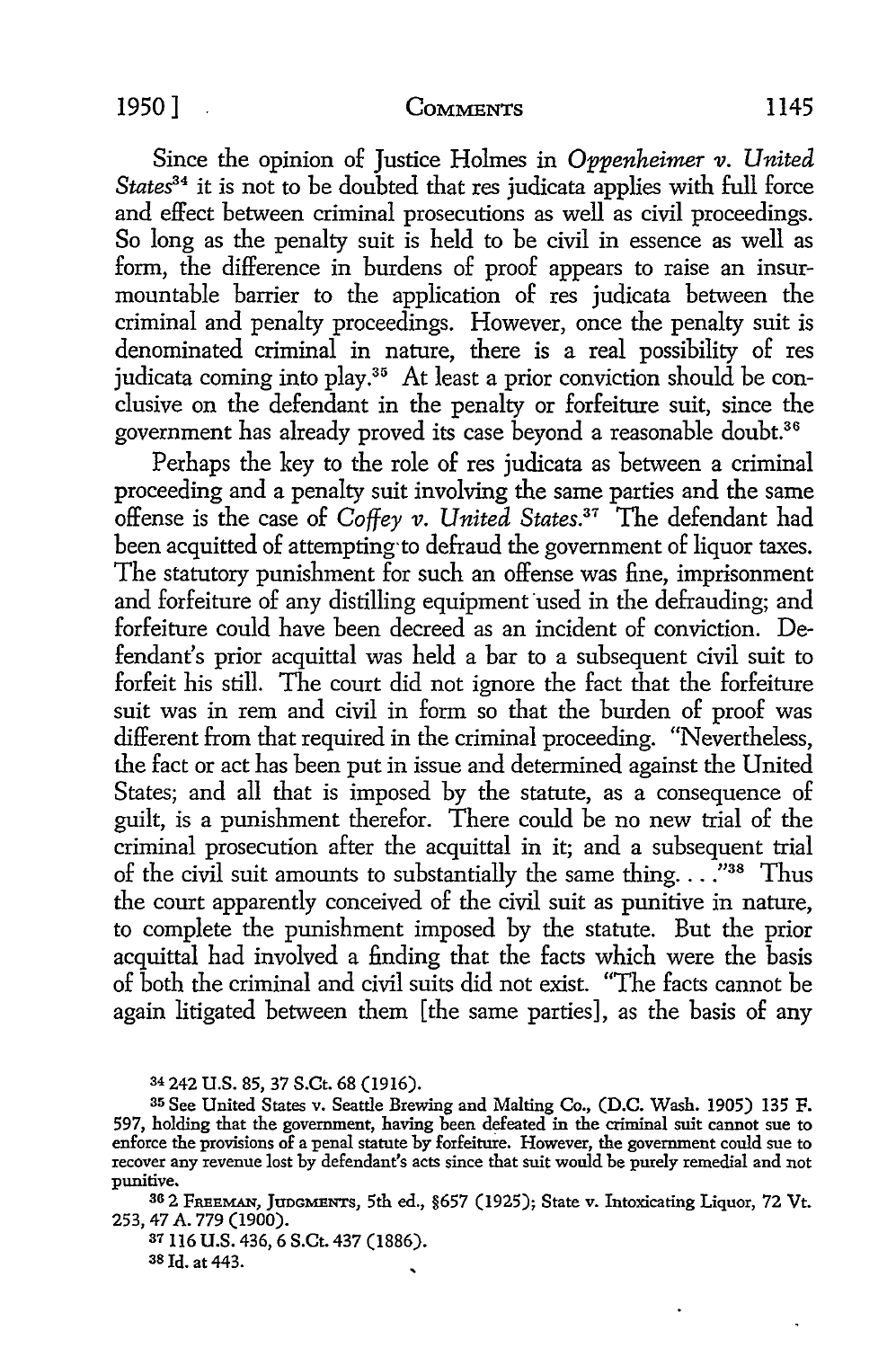$s$ tatutory punishment denounced as a consequence of the existence of the facts<sup>"30</sup>

The language used by the Court in the *Coffey* case clearly indicates that it was thinking in terms of res judicata; and reliance was placed on *Gelston v. Hoyt,4°* a leading case on the subject of res judicata. However, the Court also mentions *McKee v. United States,*  discussed supra, which, we have seen, refused to recognize that the penalty suit was merely to enforce part of a comprehensive punishment. It therefore becomes obvious that the decision is either a product of confused thinking or of a subtle blending of double jeopardy and res judicata theories. It is submitted that the latter is the true interpretation and that the case was correctly decided, although later courts and writers have attempted to classify the case as either a res judicata<sup>41</sup> or a double jeopardy decision.<sup>42</sup> The Court which decided the *Coffey* case was unusually sensitive to the policies underlying res judicata and double jeopardy, viz., to end.litigation and to protect an accused from the danger of repeated punishment.<sup>43</sup> And it is believed that the *Coffey* case was merely an attempt to solve the problems raised by the peculiar nature of statutory penalties and forfeitures in the light of those policies.

It is possibie, as some courts have done, to limit the *Coffey* case to its peculiar facts. Since the forfeiture could have been decreed as a result of a conviction the second suit to enforce forfeiture is clearly barred by acquittal on double jeopardy grounds.<sup>44</sup> But it would seem that the case has much broader implications, and it has been recog-

so Id. at 444.

40 3 Wheat. (16 U.S.) 246 (1818).

41 See United States v. Three Copper Stills, (D.C. Ky. 1890) 47 F. 495; dissent of Stephens, J. in United States v. U.S. Gypsum Co., (D.C. D.C. 1943) 51 F. Supp. 613 at 617; Von Moschzisker, ''Res· Judicata," 38 YALE L.J. 299 at 325, note 89 (1929); McLaren, ''The Doctrine of Res Judicata as Applied to the Trial of Criminal Cases," 10 WASH. L. REv. 198 (1935); 31 CoL. L. REv. 291 (1931).

42 See Stone v. United States, 167 U.S. 178, 17 S.Ct. 778 (1897); Helvering v. Mitchell, 303 U.S. 391, 58 S.Ct. 630 (1938); State v. Roach, 83 Kan. 606, 112 P. 150 (1910); 2 FmmMAN, JanGMENTs, 5th ed., p. 1386 (1925); 47 HARv. L. REv. 1438 (1934); 25 VA. L. REv. 839 (1939).

<sup>43</sup>See opinion of the same court in Boyd v. United States, 116 U.S. 616, 6 S.Ct. 524 (1886), an unusually liperal interpretation of the operation of the Bill of Rights in penalty suits.

<sup>44</sup>See United States v. Donaldson-Schultz Co., (C.C.A. 4th, 1906) 148 F. 581; Various Items.of Personal Property v. United States, 282 U.S. 577, 51 S.Ct. 282 (1931); State v. Roach, 83 Kan. 606, 112 P. 150 (1910); State v. Meek, 112 Iowa 338, 84 N.W. 3 (1900).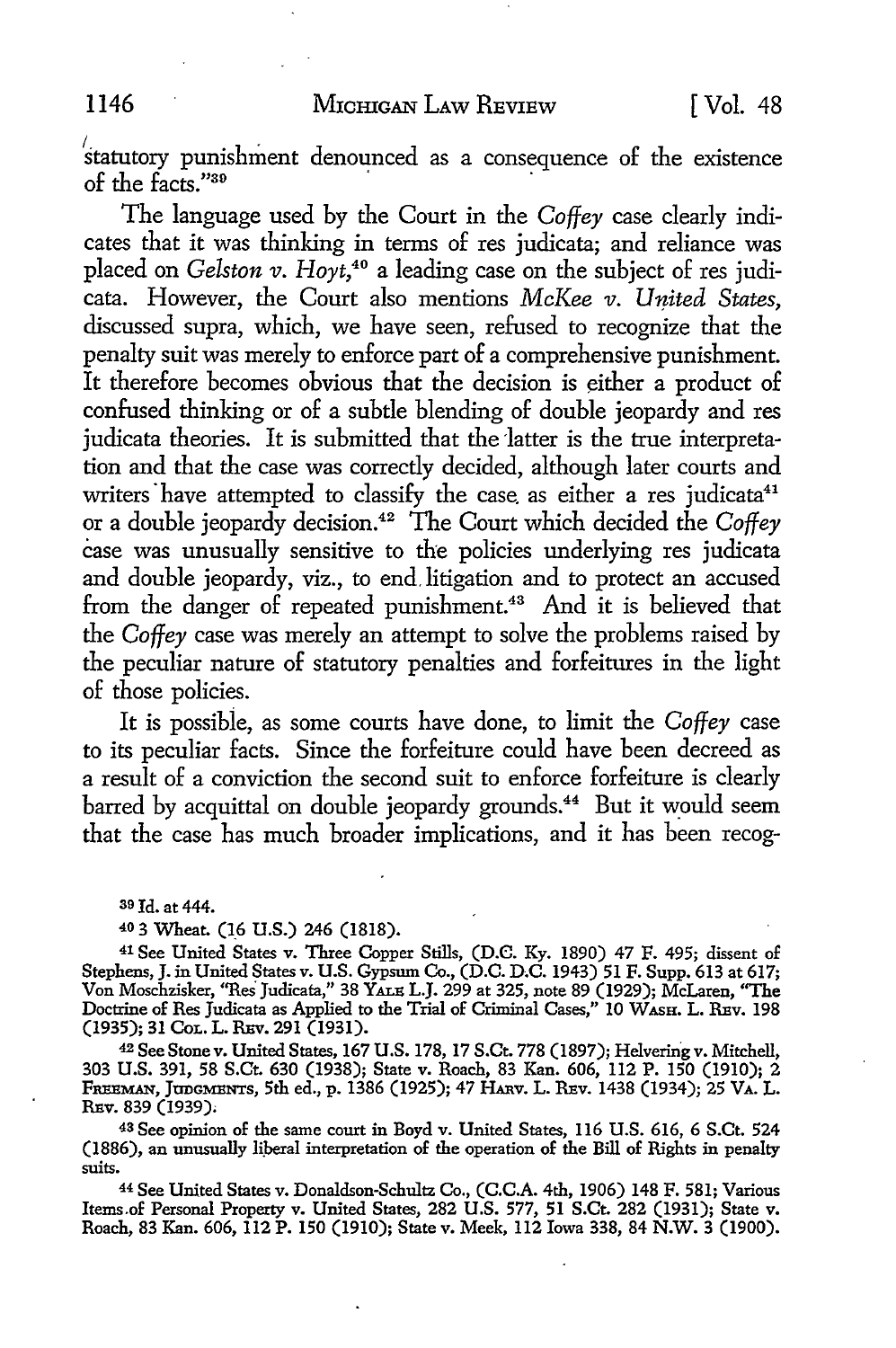nized as controlling even where forfeiture was not made an incident of conviction by the statute.<sup>45</sup>

Courts have been astute in devising ways to circumvent what they conceived to be the holding in the *Coffey* case. For example, it has been held that there could be no bar where a different intent was necessary to support the criminal indictment than need be proved to sustain the civil charge;<sup>46</sup> where the defendant in the criminal case and the claimant in the forfeiture suit are different parties;<sup>47</sup> or where there was a prior conviction rather than an acquittal, as was involved in the *Coffey* case.<sup>48</sup>

Despite this whittling-away, the Coffey case is still respectable authority in the federal courts.<sup>49</sup> An interesting application of the doctrine of the case is seen in *Chantangco v. Abaroa*.<sup>50</sup> A Philippine statute provided in one section that a person is liable in a civil suit for any damages caused by his own negligence not punishable by law, and in another section that a person who is criminally liable for an act should also be liable in a civil suit for damages. It was held that defendant's acquittal in a criminal prosecution by the state for maliciously and unlawfully burning plaintiff's warehouse barred plaintiff's suit for damages on the authority of the *Coffey* case. The court conceived that the right of action for damages was conferred only in case of criminal liability where the acts were denominated criminal. The compensation sought in the civil suit was, by statute, made part of the punishment attached to the offense of which defendant had been acquitted. It is submitted that the same interpretation should be given our penal statutes, so that the fine, imprisonment and penalty are considered as integral parts of a comprehensive scheme of punishment, though enforced in two suits of different character. There should be no right to enforce part of that punishment without a prior

<sup>45</sup>United States v. One De Soto Sedan, (D.C. **N.C.** 1949) 85 F. Supp. 245; Sierra v. United States, (C.C.A. 1st, 1916) 233 F. 37; United States v. Salen, (D.C. N.Y. 1917) 244 F. 296.

<sup>46</sup> Stone v. United States, 167 U.S. 178, 17 S.Ct. 778 (1897).<br><sup>47</sup> See note 30, supra.

<sup>48</sup>United States v. Three Copper Stills, (D.C. Ky. 1890) 47 F. 495.

49 State courts have been reluctant to accept what they conceived to be the rule of the case. See State v. Roach, 83 Kan. 606, 112 P. 150 (1910); cases in 11 L.R.A. (n.s.) 667 (1908). However, see State v. Intoxicating Liquor, 72 Vt. 253, 47 A. 779 (1900) holding that an acquittal of keeping liquor with unlawful intent bars a suit to forfeit the liquor. The mere fact that one suit is criminal, the other civil does not prevent the application of res judicata.

50 218 U.S. 476, 31 S.Ct. 34 (1910).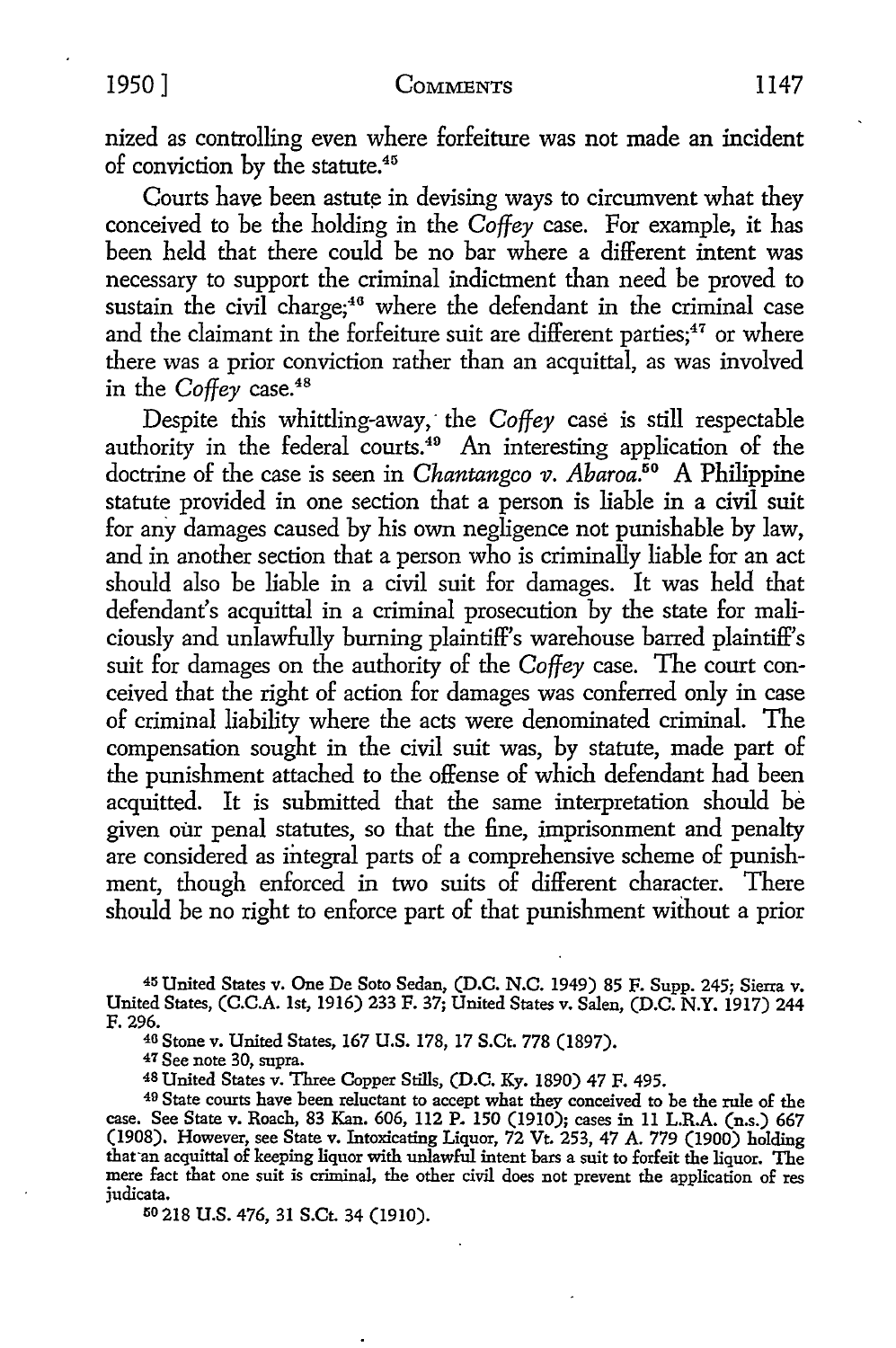conviction (in which case the judgment would operate as an estoppel in the civil penalty or forfeiture suit). This, of course, assumes that the penalty suit is criminal in nature and that the same offense is involved in each proceeding.

Another interesting case applying the rule of the *Coffey* case is *Chin Kee v. United States.*<sup>51</sup> When the government sought to deport him, the defendant produced the record of a prior habeas corpus hearing in which the court found him to be a native of the United States. Pending defendant's appeal from an adverse ruling in the deportation case, the government prosecuted defendant for forging the record, but he was acquitted. The court held this acquittal a bar to the deportation proceedings on the authority of the *Coffey* case. This decision highlights the res judicata nature of the *Coffey* case and indicates its possible broad application.

#### *Conclusion*

Cases involving penalties and forfeitures provide an excellent battleground for two conflicting policies. One declares that we must have effective law enforcement machinery; the other attempts to protect the accused from continued harassment and to settle once and for all those fact issues which have once been decided between the parties. The second policy has been split into two formalized doctrines, double jeopardy and res judicata, and the mechanics of neither have been sufficiently developed to meet the forces behind the first policy in this peculiar field of statutory penalties and forfeitures.

Recognizing the hybrid nature of penalties and forfeitures, consisting of both civil and criminal elements, the ideal would be to develop a hybrid mechanism to protect defendants, which itself would contain double jeopardy and res judicata elements. In fact, it would seem that the cases on this subject can be reconciled only if we view them as products of the two conflicting policies and as attempts by the courts to work out a satisfactory compromise without satisfactory tools.

The conflict of policies can be resolved early in a case by classifying the penalty as civil in nature, as well as in form, which is just what many courts have done, choosing the course of least resistance. But if the penalty is labeled criminal in nature because of its punitive purpose, double jeopardy applies to prevent a second punishment for ' the same offense, i.e., where the same evidence would sustain either the "criminal" or the "civil" charge. But even though the offense is